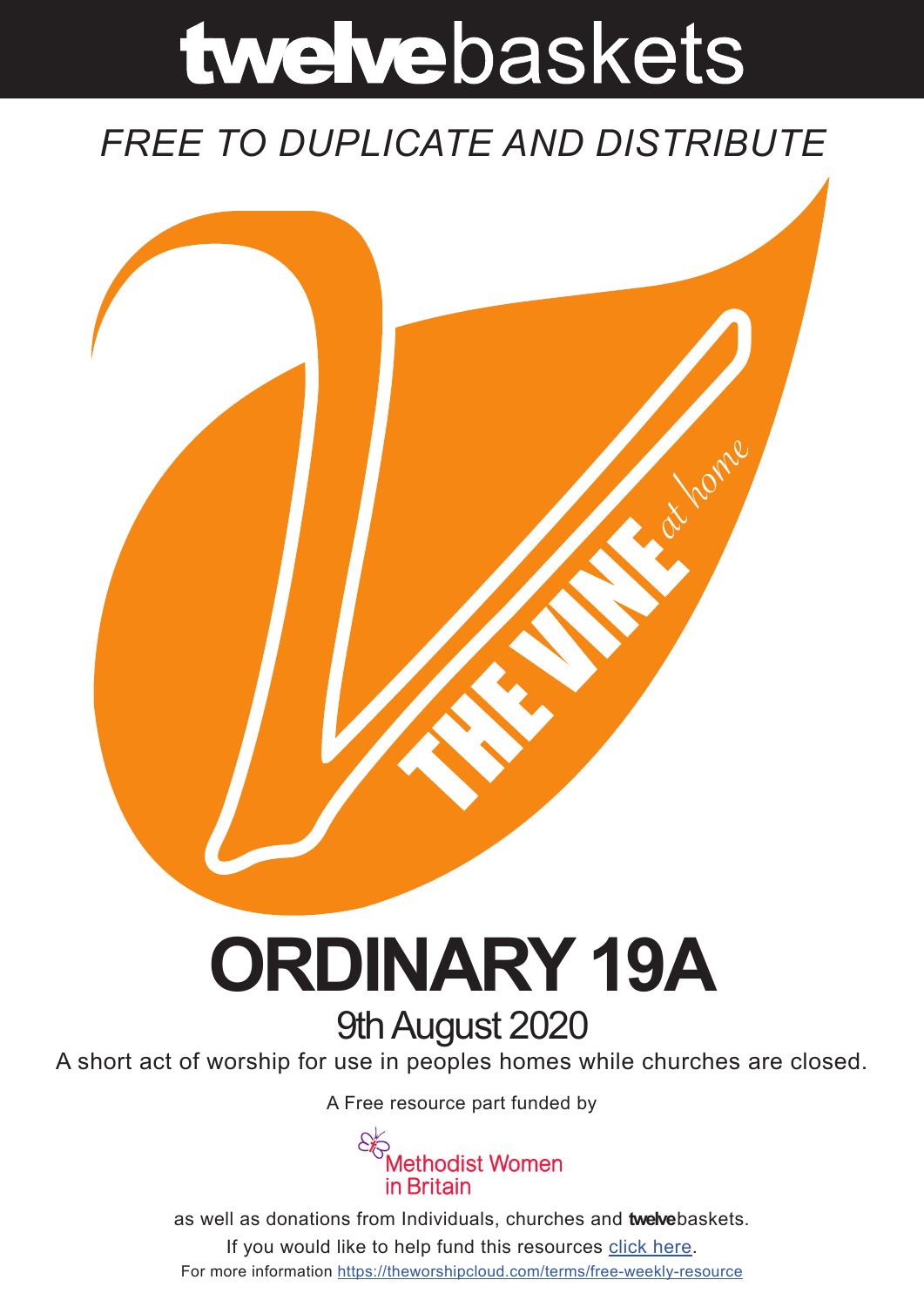#### **Call to worship**

God welcomes you here.

To this place where we gather this place where we listen this place where we wonder this place where we come ready to be changed forever.

God welcomes you here.

<span id="page-1-1"></span>Amen<sup>[1](#page-1-0)</sup>

#### **Hymn:**

152 STF  $-$  This is the day the Lord has made - [YouTube](https://www.youtube.com/watch?v=GuVZOzUx0No)

#### **Opening Prayers**

Lord of all faithfulness, Thank you for never giving up on us and for always welcoming us home.

We are sorry for the times when our trust in you wavers when we take our eyes off you because we are more concerned with ourselves.

Help us to stay oriented towards you and faithful in all we do.

Amen.

Jesus bringer of hope, Thank you for giving us a hope that sustains us and a future with you that we can be sure of.

Thank you for your death and resurrection, which makes it possible for us to enter into new life.

Help us to live in light of this reality with gratitude and praise.

Amen.

Gracious Father, Thank you for your love for our world your care and imagination in its creation and your grace and mercy in its redemption.

<span id="page-1-0"></span> $1$  Additional prayers by Tim Baker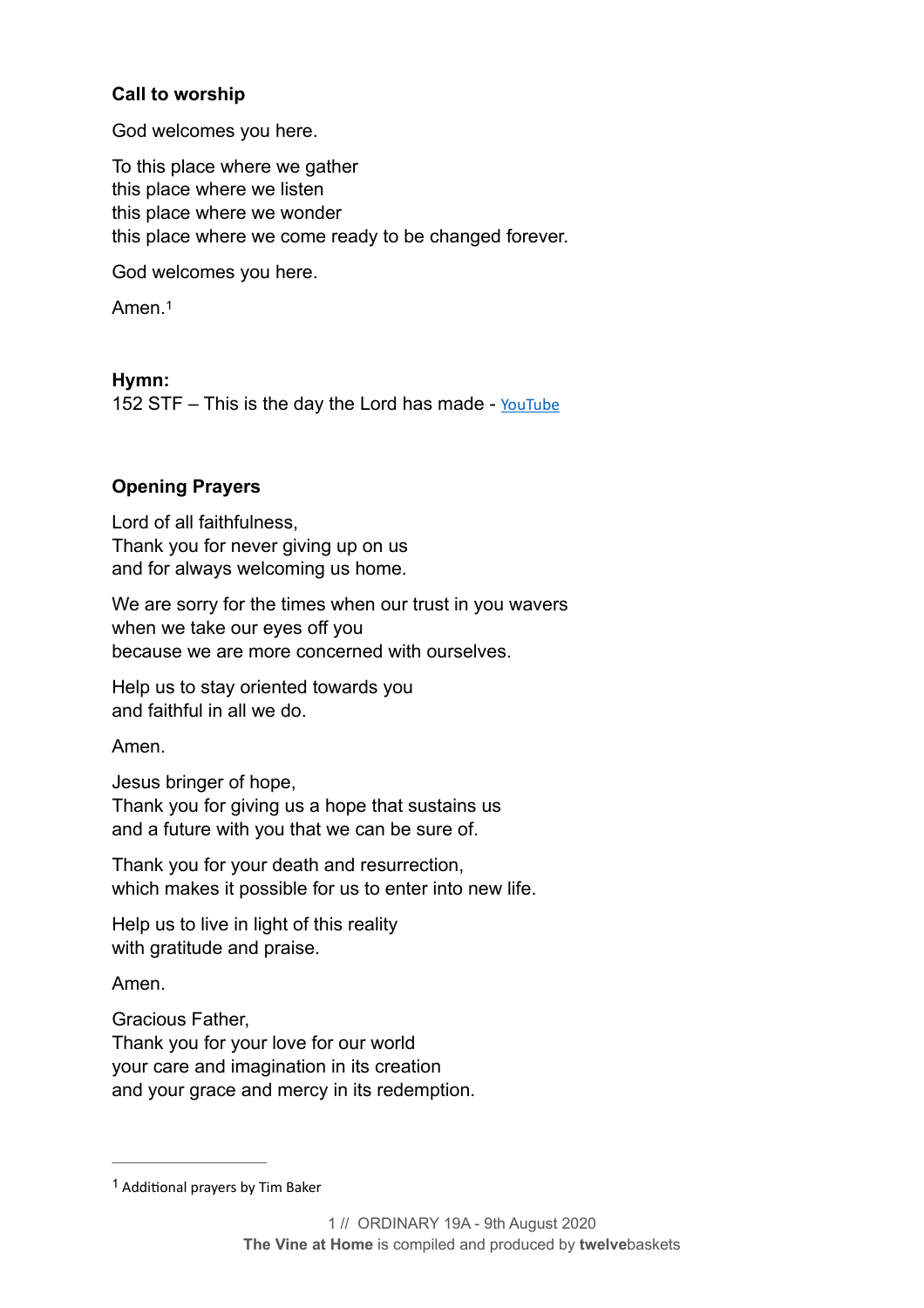Thank you for not abandoning us in our rebellion but in your Son, making a way possible back to you.

We are grateful for this restored relationship and the wonderful acceptance we receive.

<span id="page-2-1"></span>Amen.*[2](#page-2-0)*

#### **We now say the Lord's Prayer**

**Readings:** Genesis 37:1-4, 12-28; Matthew 14:22-33

#### **Reflections on the readings:**

Biblical translators can generally find respect for bringing clarity and meaning out of texts that were written in languages that relatively few people today are comfortable using. Genesis 37 is a passage that can test that respect. What was traditionally a multi-coloured marvel – the coat of many colours – has more recently been retranslated as 'a coat with long sleeves'.

Perhaps you find this difficult. It challenges the visually dramatic part of the account, as well as fond memories you may have of trying to list all the colours sung by Jason Donovan, "It was red and yellow and green and brown and scarlet and black and ochre and peach and ruby and olive and violet and fawn…"

Joseph and the Amazing Technicolor Dreamcoat sounds much more appealing than Joseph and his Baggy Sleeves!

Translators risk provoking a negative reaction over what might seem like an unnecessary technicality that doesn't affect the development of the passage. We like the multi-coloured coat - does it really matter what it looked like? This provocation might help us empathise with the brothers, for whom the presence of the coat is an aggravation, it is a provocative part of Joseph's story. Every time the coat of big sleeves is pushed centre-stage people react. If we are challenged by the 'coat with long sleeves' we might find ourselves briefly in the shoes of Joseph's brothers, a place we might not like to be. But to be honest, any of the people in this account might hold an uncomfortable mirror to aspects of our own lives.

In Jacob we see a parent who is prepared to privilege one son over the others, who is blinkered to the way his actions aggravate teenage sibling rivalry.

In Joseph we can see the tactless teenage snitch, who flaunts his father's favouritism, and derives some of his identity in grassing on his brothers.

<span id="page-2-0"></span><sup>&</sup>lt;sup>[2](#page-2-1)</sup> Opening prayers written by Claire Welch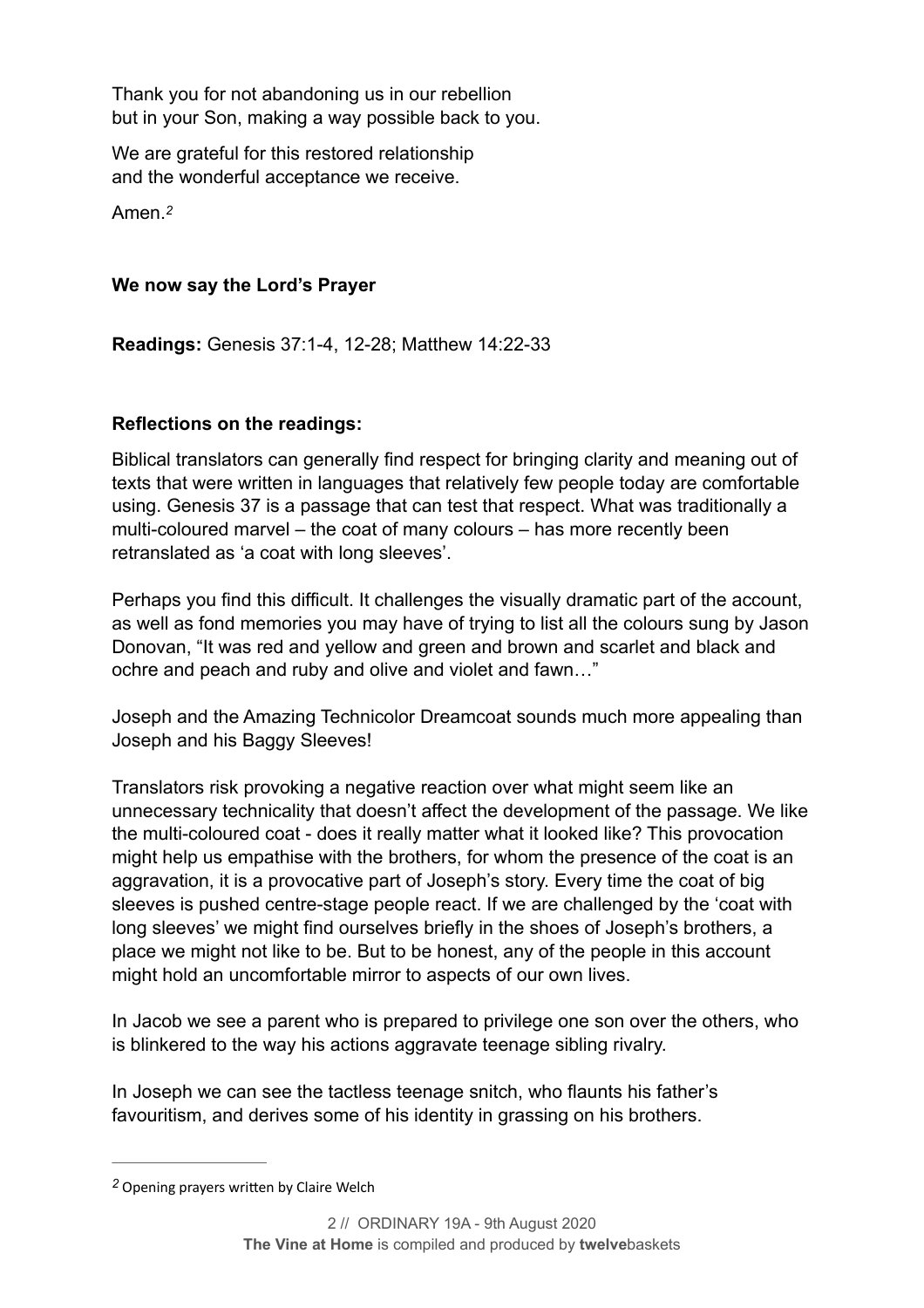In the unnamed brothers is the anonymous assembly, known for their collective voice rather than individual contributions. Here are people that are content to alter their views with changing whims and proposals. They may be named elsewhere, but here all blur into one, where being anonymous helps deflect personal responsibility.

In Judah, who goes along with the jealousy, is the opportunist who proposes a personally profitable option. Why dispose of his brother and be guilty of murder, when the same ends could be reached, minus the guilt of murder or manslaughter, but with a financial reward?

In Reuben, we have a moral voice that falls short. We have someone of conscience but not someone of courage; someone of compromise, but not of conviction. Compared to the other brothers, Reuben stands out as resisting the injustice to Joseph, but compromises on it. Rather than condemning the sin of ending Joseph's life for being a frustrating younger brother, Reuben nevertheless vocally justifies it, suggesting a compromise, where the end result is the same, but the means are different. If we take Reuben as our moral-compass we may well end up adrift, offering self-justification for acts of injustice on the basis that they are not as bad as the alternative. Any of these people can hold an uncomfortable mirror to parts of who we are.

Christ does not call us to be Reubens and Judahs. What Christ does, however, is to challenge us to notice how any of our actions that express hatred, are on the same moral plane as murder.

None of Joseph's brothers are exempted blame from what happens to him; Reuben and Judah are as culpable as the unnamed majority, even if their involvement is different. Neither is Jacob let off the hook, as his actions seem to demonstrate a love that expresses an underlying callousness. Jacob may show actions of love to Joseph, but he does this in such a way that his actions seem to communicate the absence of love to the other brothers. His actions show that discriminating love can be part of the chain of actions that escalate into tragedy and injustice, as much as actively hating someone can. This discriminating love can be as sinful as any of the actions we might normally put in the category of sin. Discriminating love is as far from the kingdom of God as hate is.

To truly love indiscriminately is a high calling, fulfilled only by God, and demonstrated in Jesus. We see something of what it feels like to strive for this perfect love played out in our gospel reading – from Matthew 14. As Jesus calls Peter out onto the water to walk towards him, for a precious few moments, he manages it. But soon, the wind and the fear get to him, and he begins to sink. This is the challenge we must all live with as Christians – seeking to love indiscriminately, as Jesus loves, whilst knowing that we will eventually fall short. But this knowledge must not stop us from making the effort. Will you love, because he first loved us?

One of the messages contained within these passages is the effect that discriminate love, and indiscriminate love can have. Both of these have long lasting effects, being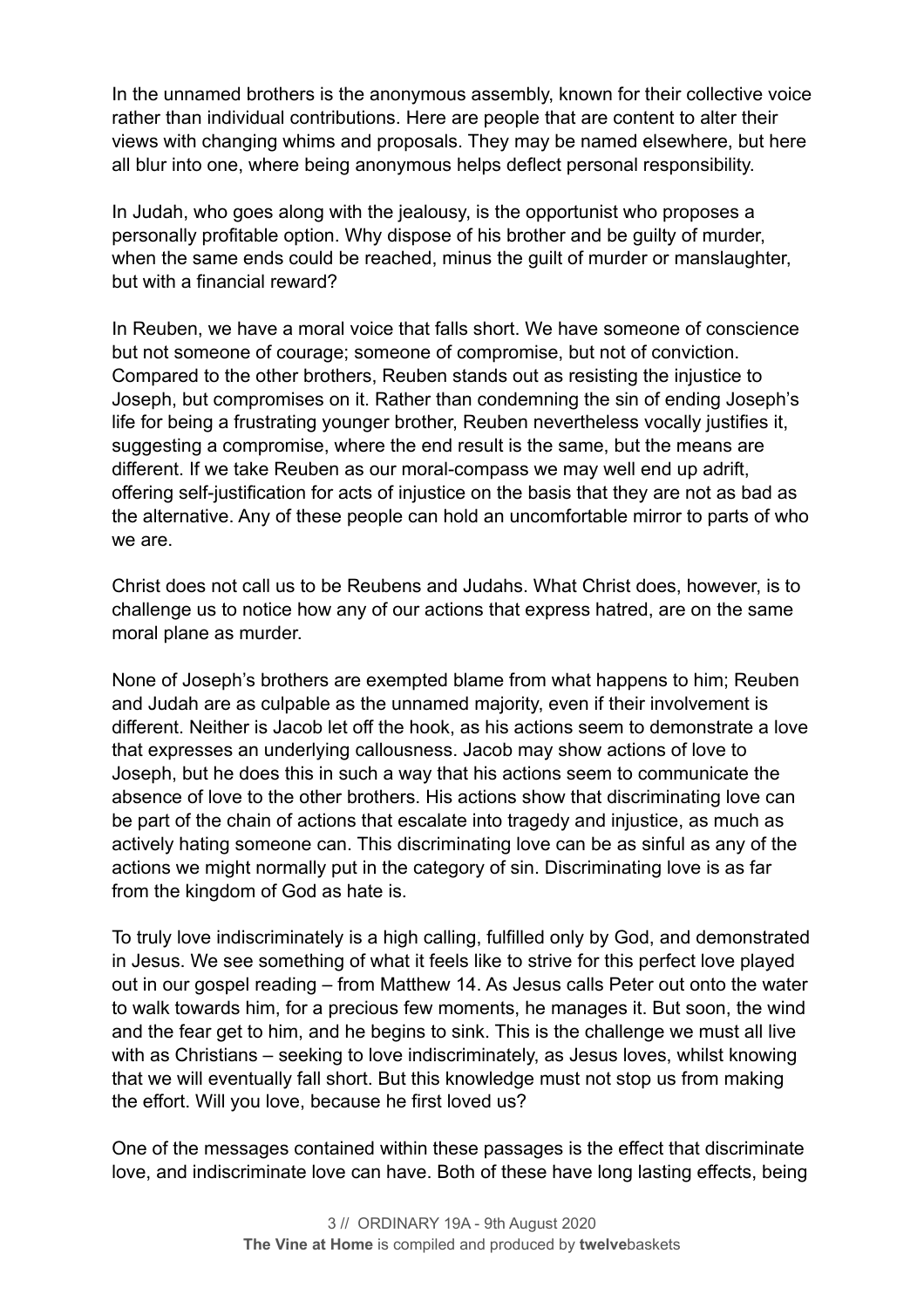factors in chains that can ultimately lead to ruptures or restoration, to sorrow or salvation, to hatred or to healing. These passages show the relationship between our human society connections, and our spiritual God-connections, and that we can draw a false distinction between our relationship with other humans and our relationship with God. As God loves us indiscriminately, so does God not only love others around us, but in Jesus God shows us what this looks like and prompts and inspires us to reflect this indiscriminate love. This is part of our salvation and the building of the kingdom of God. A high calling yes, but by the grace of God, may we do this. Let us declare our desire to do this, and be the voices that speak the conscience of God with conviction and be the ones who bring good news.

What do you think about this distinction between indiscriminate or unconditional love, and a love that places requirements or boundaries in the way? Are you able to truly love unconditionally or can only God do that?

*[You might like to have a conversation about this – perhaps in small groups, or perhaps by getting in touch with someone else and sharing this reflection and question with them over the phone, online or in a socially-distanced visit!]* 

<span id="page-4-2"></span>God of all grace, show me how to love, Use me today, to build communities and kingdoms of love, In Jesus' name. Amen<sup>[3](#page-4-0)</sup>

#### **Prayers of intercession**

In the stillness, we bring you all the people who are on our hearts today. Perhaps some of them are close to home. Perhaps some of them are many miles away.

In the quiet, we hold their names and faces in the light of your love.

*[Hold a few minutes of quiet. You might like to light a candle or play a calming piece of music to help you focus on your prayers].* 

<span id="page-4-3"></span>Come amongst us, Lord of light, and show us how we can bring your love, your grace, your peace, to your world today. Amen.[4](#page-4-1)

#### **Hymn:**

662 STF – Have you heard God's voice has your heart been stirred - [YouTube](https://www.youtube.com/watch?v=sCLvz-LHyeQ)

#### **Blessing**

Go then, leave this space, Knowing God is with you, Knowing you will be richly blessed, Knowing that you are called to make a difference,

<span id="page-4-0"></span> $3$  Based on a reflection written by David Lees

<span id="page-4-1"></span><sup>&</sup>lt;sup>[4](#page-4-3)</sup> Prayers of intercession written by Tim Baker